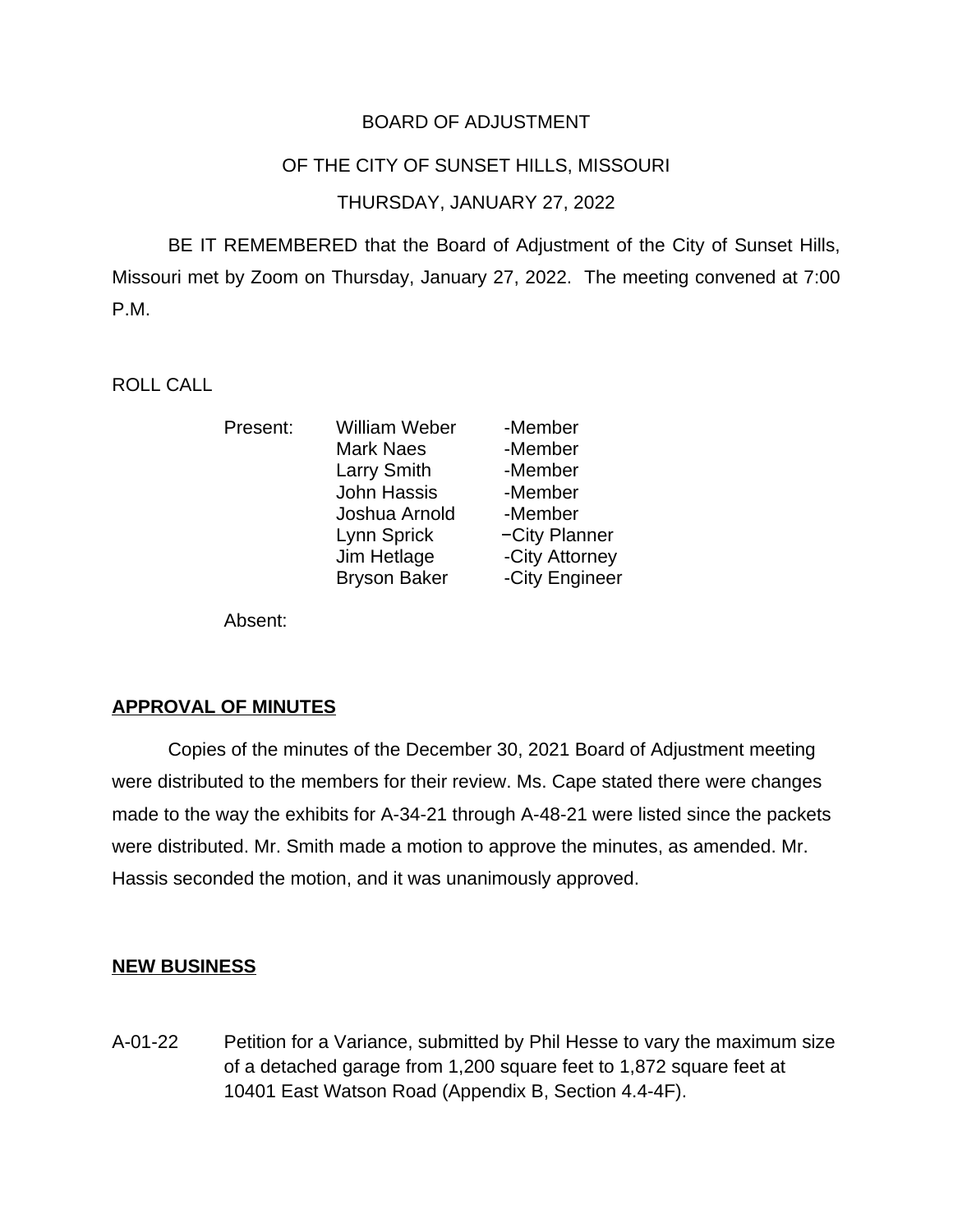Mr. Hetlage stated Appendix B should be submitted into the record for all matters. Exhibit one will be the application, exhibit two will be the staff report, exhibit three will be the petitioner information, exhibit four will be the plan documents, exhibit five will be the letters that were submitted in support of the project, exhibit six will be the letters submitted in opposition of the project, exhibit seven will be the hearing notice, and exhibit eight will be the written response by the applicant.

Ms. Sprick, Phil Hesse, and Christina Hesse were sworn in.

Ms. Sprick stated this request is for an increase in the size of a detached garage. In 2016, the petitioner applied for a detached garage that exceeded the allowable size and was denied. The petitioner then submitted plans that met the requirements, which were approved and the structure was built. Afterwards, two carports were added onto the garage. In 2019, the petitioner came back to request a variance for the carports, which was denied. They have reapplied. The garage meets all other zoning requirements.

Phil and Christina Hesse were present. Mr. Hesse stated the carports were built and then they found out they could not have them. They are using them for classic vehicles and for cover when they have parties and get-togethers. They assumed everything was okay since they were approved during inspection periods through St. Louis County and they are paying taxes on them already. It would destroy the concrete and parts of the garage, if they had to remove them.

Ms. Hesse stated they were told, by the City, to wait and see if changes would take place with the new Zoning Code adoption. They waited and then were notified, again. They were not trying to ignore the issue.

Mr. Hesse stated he advises people to always check with the City before construction, now.

Mr. Weber asked if the area was used for barbecues.

Mr. Hesse stated inside the garage is set up as a museum with memorabilia. People come over and these carports are used for coverage from the sun.

Mr. Smith asked Ms. Sprick if this petition has come before them twice and if there had been three different elevations submitted. He would like to see all three.

Ms. Sprick showed each elevation. The first was an 1,800 square foot garage. The permit that met requirements and was approved was shown. And then the elevation for the existing garage with the carports was shown.

Mr. Smith asked why they built the carports after it was denied.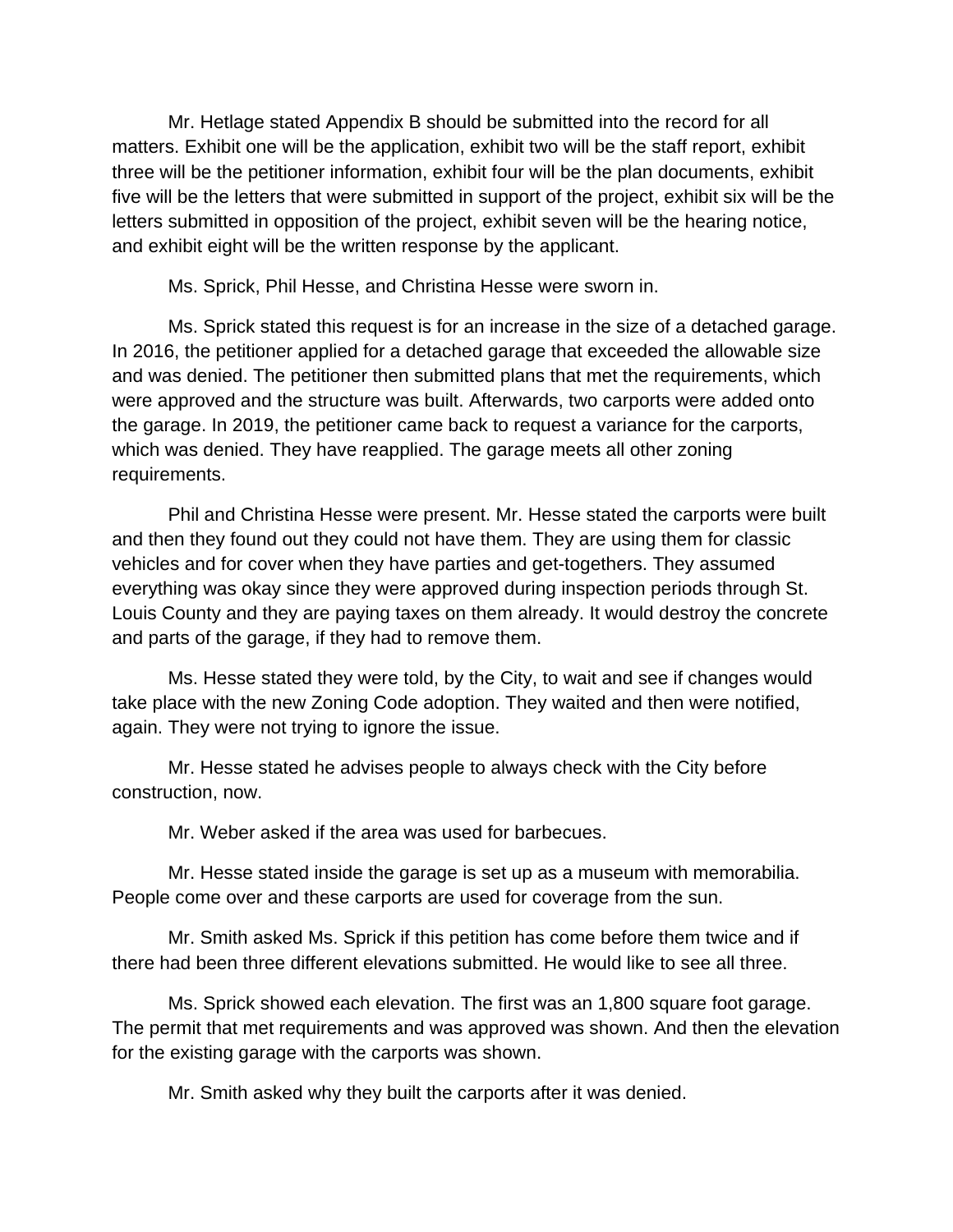Mr. Hesse stated they were already built before they came for the variance.

Mr. Smith asked if they built the carports without a permit.

Mr. Hesse stated yes.

Mr. Smith asked if they are requesting approval of something that has been rejected twice.

Mr. Hesse stated no.

Mr. Smith asked why they did not do something different once rejected.

Mr. Hesse stated staff told them to wait on the Zoning Code update.

Ms. Sprick stated at that point, they thought the update was close to being adopted.

Mr. Smith asked if it has been adopted, yet.

Ms. Sprick stated not yet, due to Covid-19. The structure would be allowed with the new ordinance.

Mr. Weber asked what the anticipated approval time for the new Code is.

Ms. Sprick stated at this point, it is unknown.

Mr. Smith stated the structure was built in anticipation of an ordinance that will allow it, but it could be a few years before the ordinance is passed.

Ms. Sprick stated that is correct.

Mr. Weber asked if it had been built and was used for a patio, if it would be approved.

Ms. Sprick stated yes.

Mr. Weber asked for clarification that it is only because it is used for cars that it is not okay.

Ms. Sprick stated if it was a gazebo or a patio cover, the permit would have been issued.

Mr. Hesse stated he did not know they would cause an issue. They received a letter from the City that they were not okay and they applied for a variance, which was denied. Covid-19 and the Zoning Code update delayed things and they just waited.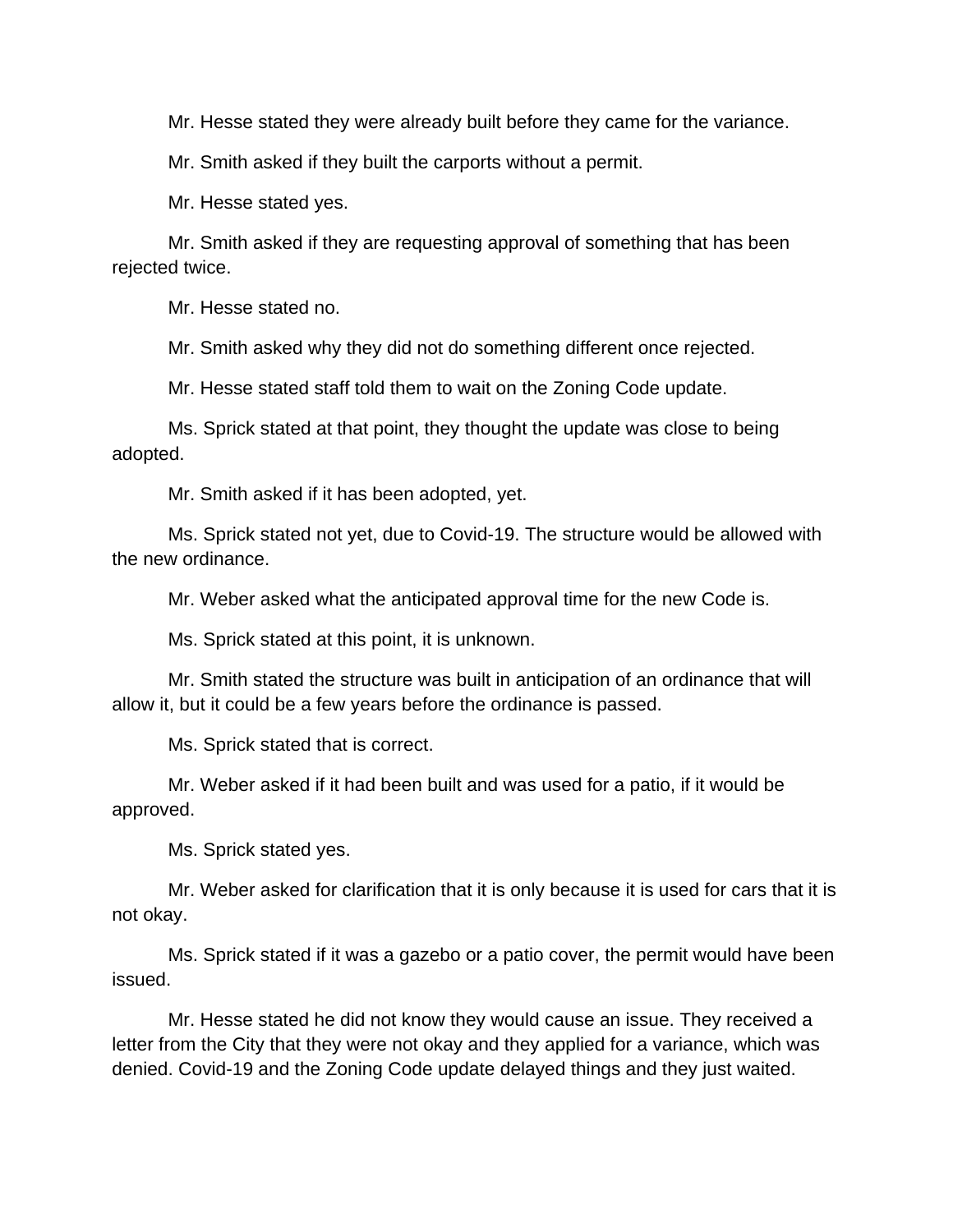Mr. Naes stated they do not seem to be oversized or out of character with the building. He was not being malicious and it is not an unreasonable request.

Mr. Smith asked if there is any knowledge that the new Ordinance would allow this.

Ms. Sprick stated it would be in compliance with the new Ordinance.

Mr. Smith stated it is unbelievable that it has been rejected once and now they are requesting the same thing, again. When the hearing on this elevation was held, there was a discussion about a patio and they stated it was for the storage of vehicles.

Mr. Hassis asked if the new Code allows for an 1,800 square foot garage and what the reasoning is to increase that amount.

Ms. Sprick stated the Code is written the way it is now because there was one property owner with a large detached garage. The Board looked at it and said there were no regulations on size. In the proposed Ordinance, the location requirements are more restrictive. The limitation is still there, but not by square footage.

Mr. Hassis asked if other municipalities allow an 1,800 square foot garage.

Ms. Sprick stated there are some that do and some that do not. Sunset Hills has larger lot sizes with larger structures.

Mr. Hassis asked if staff would be in favor.

Ms. Sprick stated yes. It is not in practice yet, but if someone has a large lot, a large structure such as this would not look out of place. A 1,200 square foot garage with two carports does not look as bad as an 1,800 square foot garage.

Mr. Smith stated where it is located on the site is okay. He asked if there is a certain square footage requirement in the new Code.

Ms. Sprick stated no.

Mr. Smith asked if as long as the location is okay, they can have it as big as they want.

Ms. Sprick stated the accessory structure has to be accessory to the primary structure.

Mr. Baker stated the restrictions will be more for location and lot coverage. The larger the lot, the larger your accessory structure can be. Lot coverage will be taken up by the house, which will limit the size. He is unsure that the new Code should be factored into the conversation because it could change before it is approved.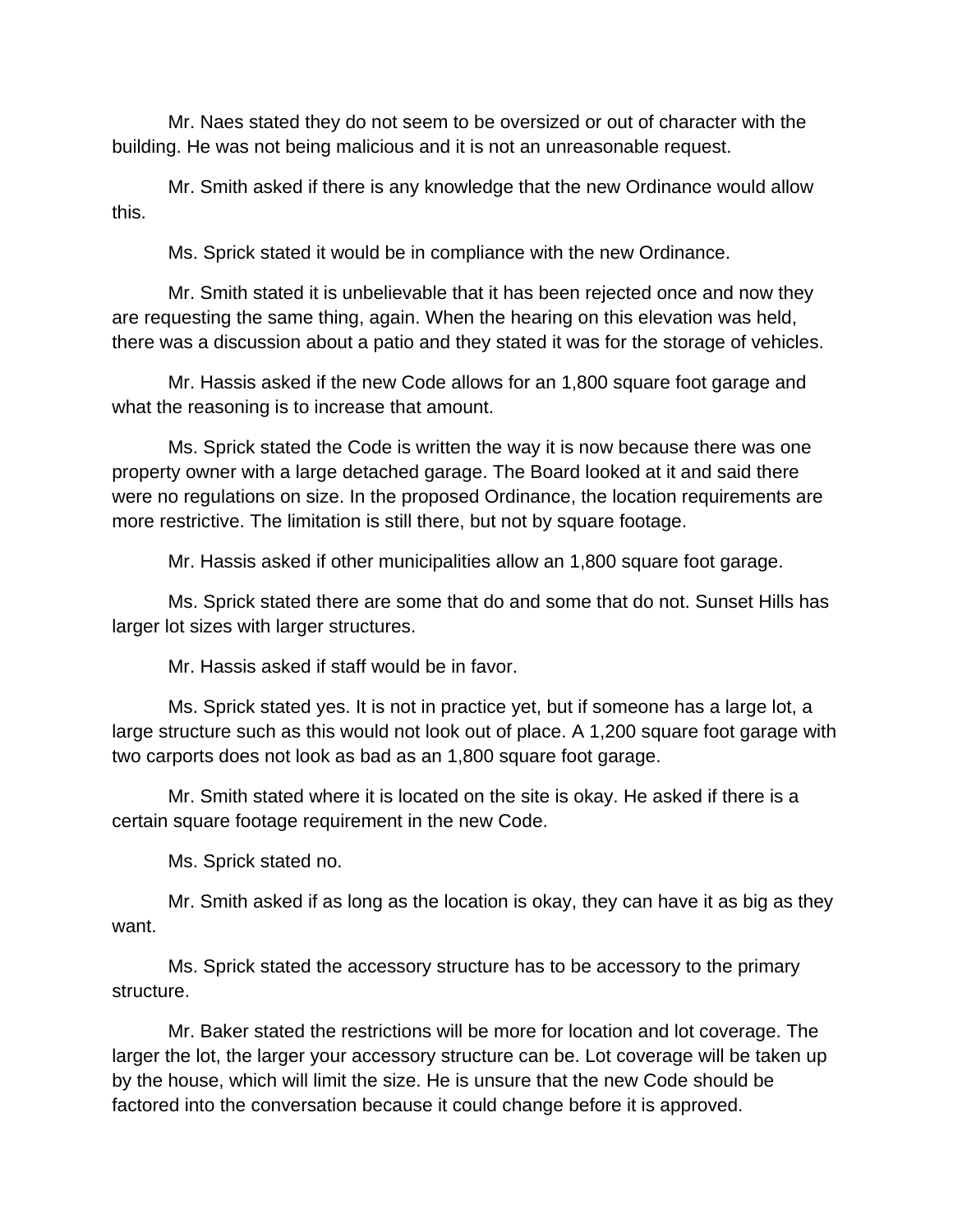Ms. Sprick stated letters were received after packets were sent to the Board. Valra Werner wrote that the issue was already addressed and rejected. There has been no change in the Zoning Code and it should not be addressed again. The elevation of the property was changed and raised the entire property four to five feet. The increase in concrete has increased water runoff. James Woelich, Jr. wrote that the variance was rejected and then the owner attached carports without permits. They have disregard for following the proper procedures. Water runoff has been added to the storm sewers. The Hesse's submitted a rebuttal to Ms. Nichols, stating the attached garage accommodates two vehicles. There are no golf carts, go karts, tractors, or workshop vehicles. There is only a personal truck; not any company trucks on site. They could not be considered soft commercial. They did not take two years of dirt dumping. This only took approximately one month. His company was sold two years ago and the only truck driven was the personal vehicle. They collect classic cars and they have to be protected.

Barbara Smith, of 10258 Richview Drive, was sworn in and stated her property backs up to the Hesse's property. A lot of dirt has been brought in to elevate it, which has caused a terrible drainage problem to her property. The run-off floods her back yard. She is pleased by the Board's compassion to the effects the construction has had on other residents. The petitioner is a nice person, but an 1,800 square foot garage is unnecessary. It is located approximately 10 feet from her property line. The petitioner planted trees on her property and then removed them when it was pointed out. When they clean or cut down branches, the contractors throw debris down her hillside. Mr. Hesse has a lot of workers in his yard all of the time. She asked how many people will be allowed to increase the structures on their property past what is allowed. It is already big enough to be another house. It stands approximately 10 feet above the roof of her house and the incline causes all of the rain to come down to her property. The discussion about what may come about in the future has nothing to do with this project.

Mr. Hesse stated the trees that were planted were before she moved in. There is no drainage from his yard to hers. It is all coming from the neighbor. He was in the waterproofing business and knows how to create swales to direct it where it needs to go. No debris has been thrown onto her property. Raising the ground was approved. This was done before she moved in and nothing was added since she moved in.

Mr. Weber called for a vote on petition A-01-22 for a Variance, submitted by Phil Hesse to vary the maximum size of a detached garage from 1,200 square feet to 1,872 square feet at 10401 East Watson Road (Appendix B, Section 4.4-4F).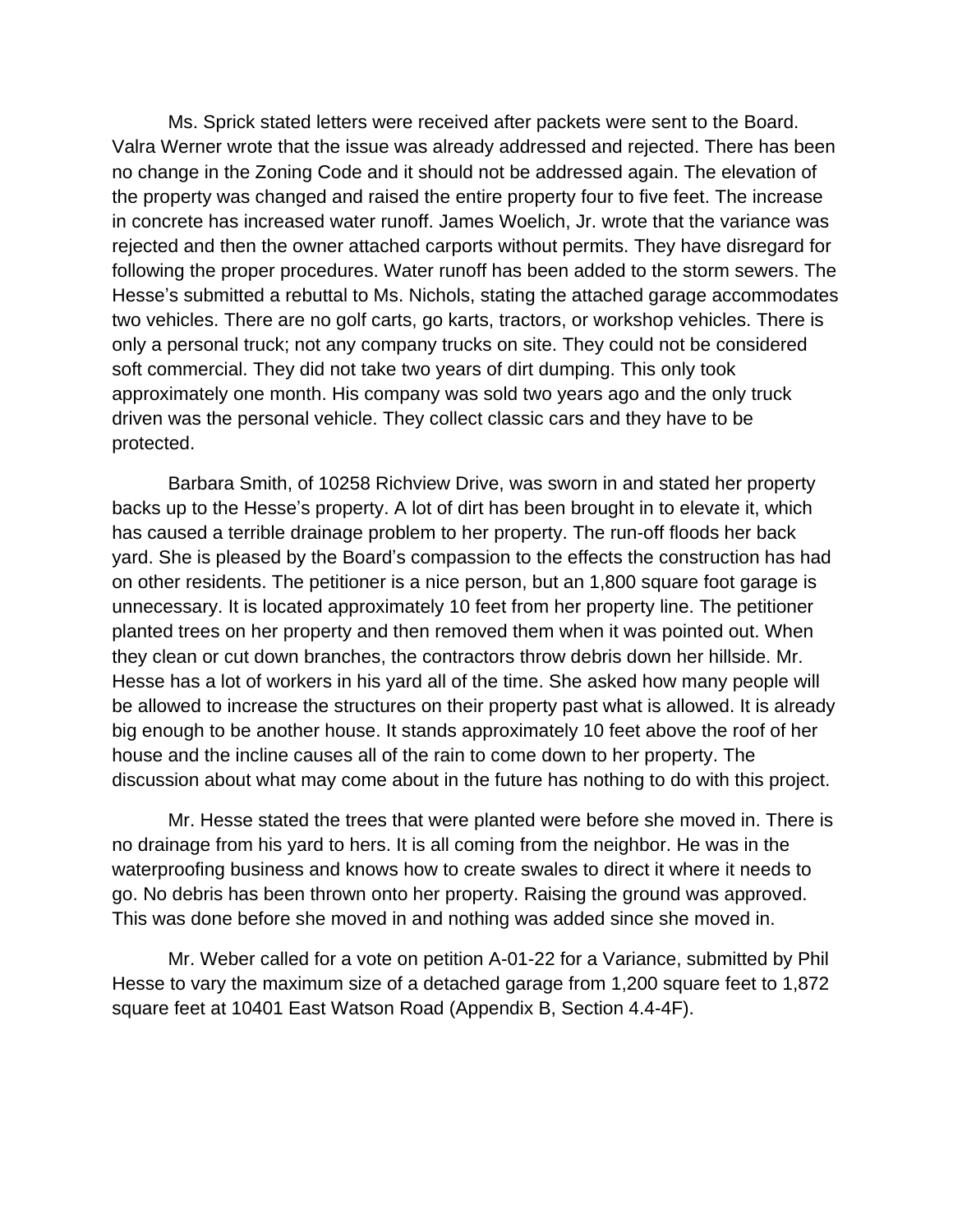A roll call vote was taken.

| William Weber      | -Aye |
|--------------------|------|
| <b>Mark Naes</b>   | -Aye |
| <b>Larry Smith</b> | -Nay |
| John Hassis        | -Nay |
| Joshua Arnold      | -Aye |

With three aye votes and two nay votes, the petition was denied.

A-02-22 The Petitioner has made changes to the site plan and this Application has been withdrawn.

> Petition for a Variance, submitted by LC Restaurant, LLC, to vary the number of parking spaces without a landscape island from fifteen (15) to sixteen (16) for an existing development at 10765 Sunset Hills Plaza (Appendix B, Section 5.13-5B5).

It should be noted that the following two petitions were heard simultaneously, but voted on separately.

- A-03-22 Petition for a Variance, submitted by LC Restaurant, LLC, to vary dimensions of parking spaces from the required nine feet (9') by nineteen feet (19') to nine feet (9') by eighteen feet (18') for an existing development at 10765 Sunset Hills Plaza (Appendix B, Section 6.3-5A).
- A-04-22 Petition for a Variance, submitted by LC Restaurant, LLC, to vary the following illumination standards for the existing development at 10765 Sunset Hills Plaza (Appendix B, Section 6.3-7B):
	- 1) The required minimum initial level from 0.50, to 0.40;
	- 2) The required average initial level from 1.00 to 4.20; and
	- 3) The maximum initial level allowed from 8.00 to 21.60

Mr. Hetlage stated for A-03-22, exhibit one will be the application, exhibit two will be the staff report, exhibit three will be the site plan, and exhibit four will be the public hearing notice. For A-04-22, exhibit one will be the application, exhibit two will be the staff report, exhibit three will be the photometric plan, and exhibit four will be the public hearing notices for A-02-22 through A-04-22.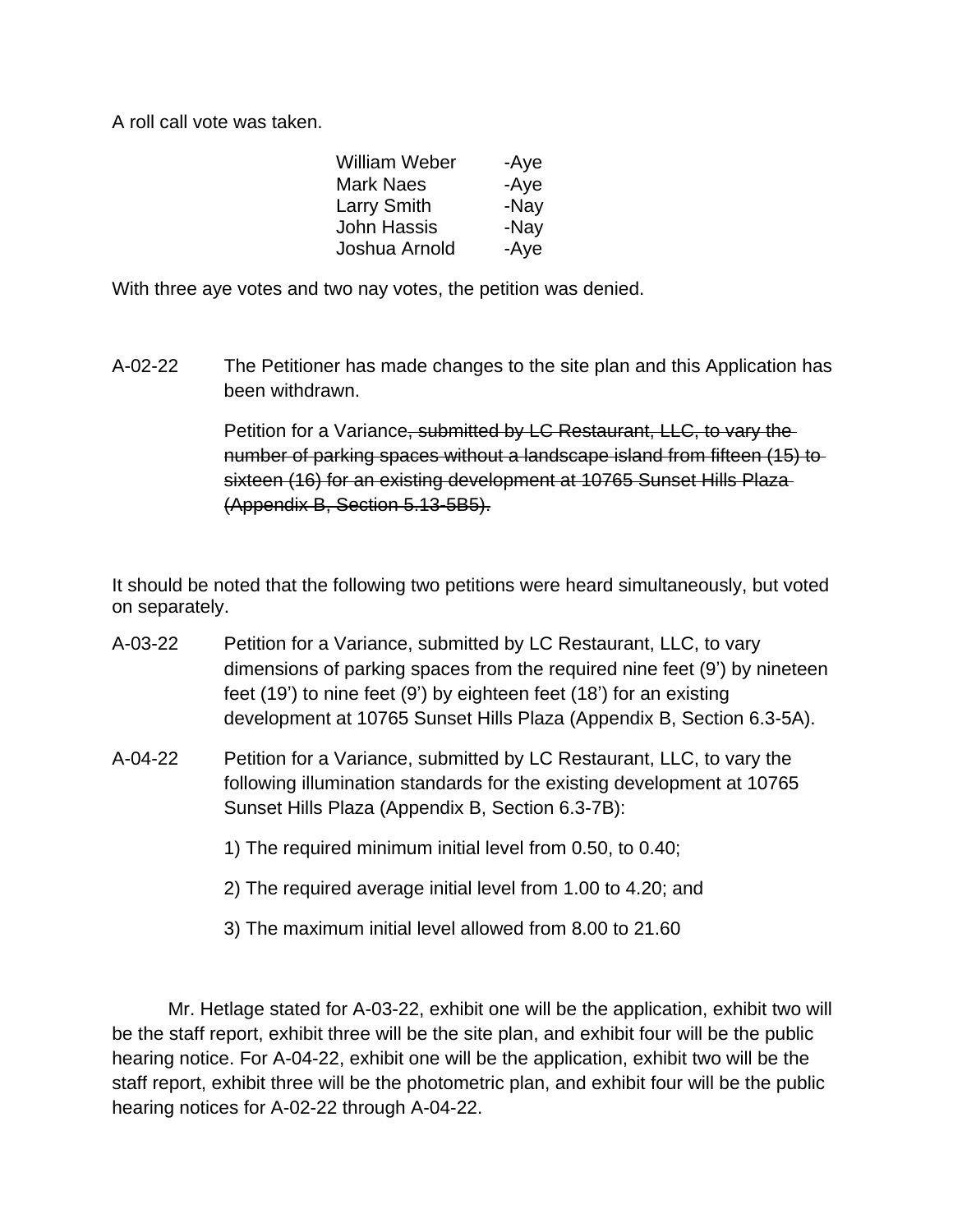Ms. Sprick stated the Amended Development Plan is reviewed as a new submittal, so it is common for things to not meet current zoning regulations. The dumpster is currently located between the restaurant and the drive through. It has been relocated to the southwest corner of the parking lot. The variance for that row of parking spaces was no longer needed and was withdrawn. The dimensions of the parking spaces need a variance. They do not plan on doing any updates to the parking lot or lighting. Everything will remain the same besides adding a drive through lane.

John Schebaum, Civil Engineer with BFA Engineering, was present and sworn in. He stated they are trying to improve the building with a second drive through lane. A portion of the site meets the requirements for parking spaces, but some do not. The lighting is going to stay as is. The only modifications that may be made would be the upgrading to LED. A photometric plan has been submitted. It is standard to commercial layouts and consistent to what is normally approved.

Mr. Weber stated he sees no problem with the existing situation.

Mr. Hassis asked if the only parking spaces that do not meet the 19 foot requirement are the western spots and if they have been there for a long time.

Ms. Sprick replied yes, the current ordinance requires Amended Development Plans to be viewed as a brand new project.

Mr. Weber called for a vote on petition A-03-22 for a Variance, submitted by LC Restaurant, LLC, to vary dimensions of parking spaces from the required nine feet (9') by nineteen feet (19') to nine feet (9') by eighteen feet (18') for an existing development at 10765 Sunset Hills Plaza (Appendix B, Section 6.3-5A). With five aye votes and zero nay votes, the petition was approved.

Mr. Weber called for a vote on petition A-04-22 Petition for a Variance, submitted by LC Restaurant, LLC, to vary the following illumination standards for the existing development at 10765 Sunset Hills Plaza (Appendix B, Section 6.3-7B): 1) The required minimum initial level from 0.50, to 0.40; 2) The required average initial level from 1.00 to 4.20; and 3) The maximum initial level allowed from 8.00 to 21.60. With five aye votes and zero nay votes, the petition was approved.

It should be noted that the following three petitions were heard simultaneously, but votes on separately.

A-05-22 Petition for a Variance, submitted by Grant Mechlin for Sunset Hills Owner, LLC, to vary the maximum site coverage allowed from 70% to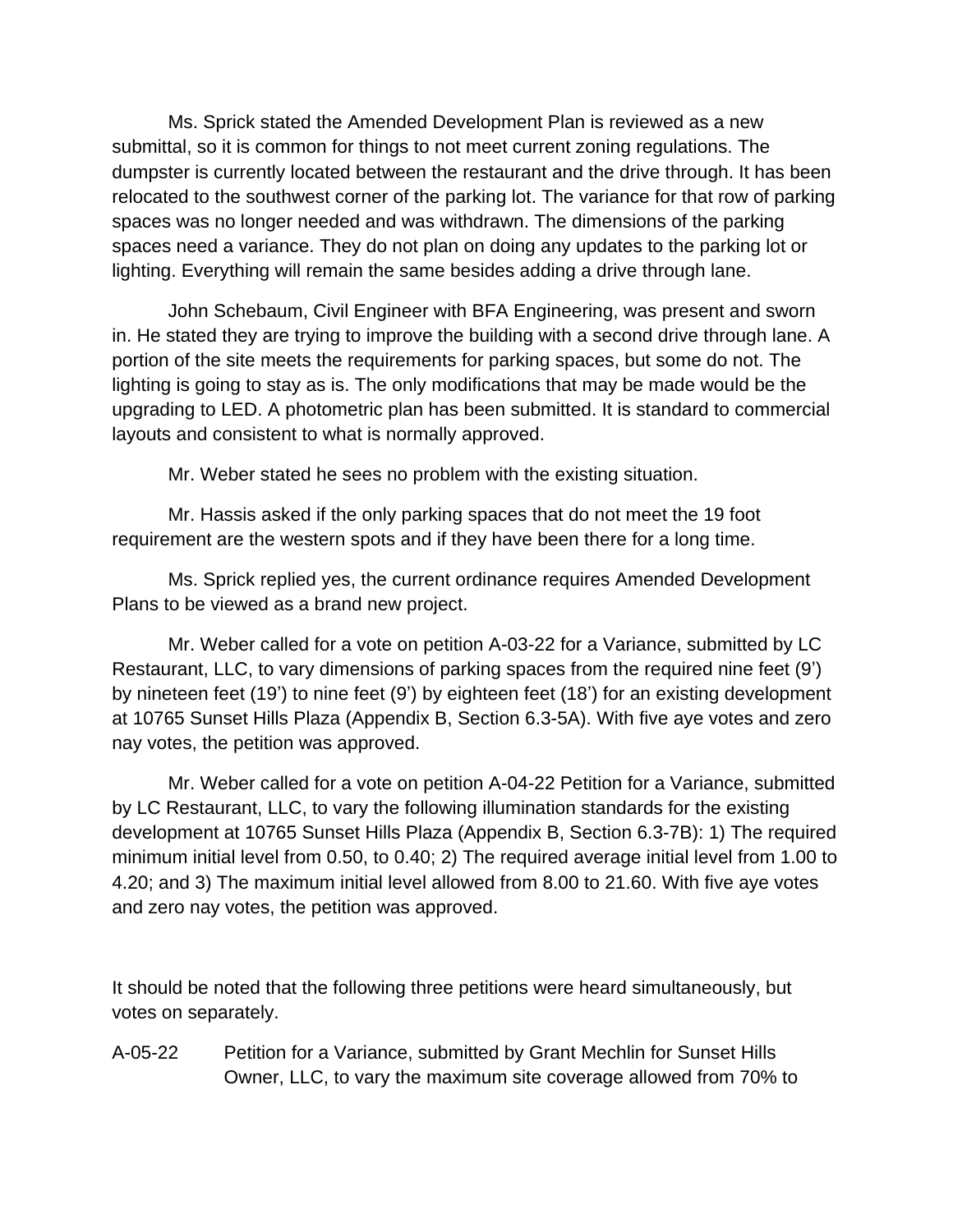86.14% for the redevelopment of property at 3600 South Lindbergh Boulevard (Appendix B, Section 4.10-11B3).

- A-06-22 Petition for a Variance, submitted by Grant Mechlin for Sunset Hills Owner, LLC, to vary the number of parking spaces allowed without a landscape island for five (5) rows of parking spaces from fifteen (15) spaces, to thirty-six (36) spaces, twenty-five (25) spaces, sixteen (16) spaces, forty-eight (48) spaces and twenty-one (21) spaces for the redevelopment of the property at 3600 South Lindbergh Boulevard (Appendix B, Section 5.13-5B5).
- A-07-22 Petition for a Variance, submitted by Grant Mechlin for Sunset Hills Owner, LLC, to vary the front setback for a parking lot from the required ten feet (10') to 1.8 feet and the side setback from the required five feet (5') to zero feet (0') for the redevelopment of property at 3600 South Lindbergh Boulevard (Appendix B, Section 6.3-4A).

Mr. Heltage stated for A-05-22, exhibit one will be the application, exhibit two will be the staff report, exhibit three will be the site plan, and exhibit four will be the hearing notice for A-05-22 thru A-07-22. For A-06-22, exhibit one will be the application, exhibit two will be the staff report, exhibit three will be the site plan, and exhibit four will be the hearing notice. For A-07-22, exhibit one will be the application, exhibit two will be the staff report, exhibit three will be the site plan, and exhibit four will be the hearing notices for A-05-22 through A-07-22.

Ms. Sprick stated for A-05-22, the section number that is referred to is correct, but the number in the staff report was incorrect. There is an Amended Development Plan to redevelop the site for Bass Pro Shop. It has been reviewed as if it were a new development. There are existing and new conditions that do not meet requirements. There has been an increase in site coverage on an already nonconforming situation. They are working on a recommendation made by the Planning and Zoning Commission to straighten out the entrance that could result in additional green space or additional site coverage. They are asking for the worst case scenario. There are five existing rows of parking without a landscape island that do not meet the requirements. They are asking for variances from front and side setback requirements for a parking lot expansion. She showed the expansion on the north edge. All other requirements will be met.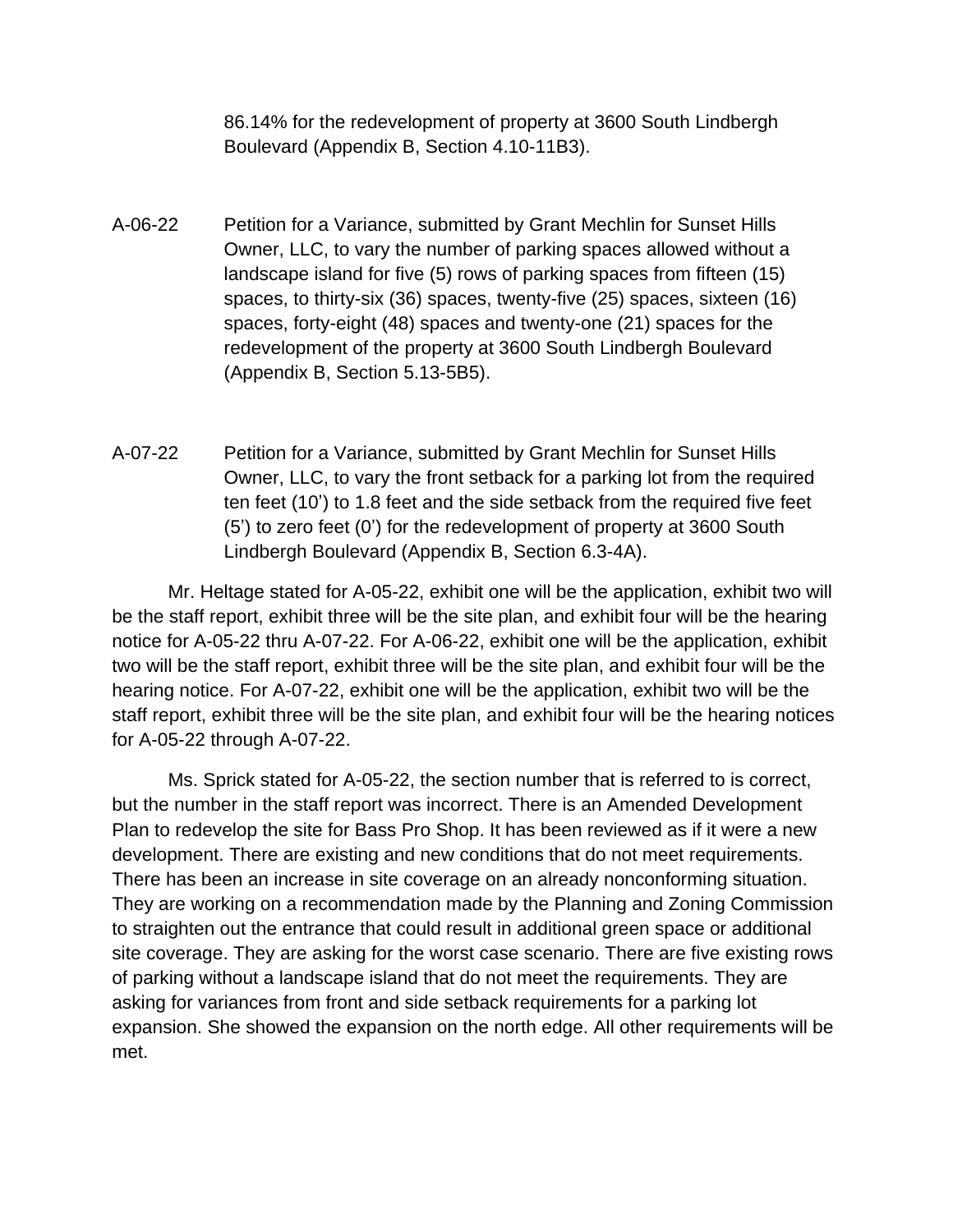Grant Mechlin, with Sansone Group, was present and sworn in. He stated a lot of the conditions are existing. Overall, landscaping and tree applications are significant. The Bass Pro Shop site development calls for additional green space that is spread throughout development. It will be very unique and beautiful. The variances are warranted. When the project is complete there will be plenty of green space.

Mr. Smith stated the Commission recommendation requested the variances be approved. He asked about the access onto Watson Road.

Ms. Sprick stated he is continuing to work with Missouri Department of Transportation (MoDOT) on the access to Watson Road.

Mr. Mechlin stated they are continuing to work on the recommendations and making progress.

Mr. Hassis asked what the required number of parking spaces is that the ordinance requires.

Ms. Sprick stated they exceed the amount. Developments like these try to add as much parking as possible while meeting Codes.

Mr. Hassis asked if they are adding green space to the Longhorn Steakhouse site.

Ms. Sprick stated yes, they have a cross access parking agreement between the two properties.

Mr. Weber stated he has no opposition. The five foot to zero foot variance is close to Midas. He asked if there will be any issues with parking there.

Ms. Sprick replied no.

Mr. Weber called for a vote on petition A-05-22 Petition for a Variance, submitted by Grant Mechlin for Sunset Hills Owner, LLC, to vary the maximum site coverage allowed from 70% to 86.14% for the redevelopment of property at 3600 South Lindbergh Boulevard (Appendix B, Section 4.10-11B3). With five aye votes and zero nay votes, the petition was approved.

Mr. Weber called for a vote on petition A-06-22 Petition for a Variance, submitted by Grant Mechlin for Sunset Hills Owner, LLC, to vary the number of parking spaces allowed without a landscape island for five (5) rows of parking spaces from fifteen (15) spaces, to thirty-six (36) spaces, twenty-five (25) spaces, sixteen (16) spaces, fortyeight (48) spaces and twenty-one (21) spaces for the redevelopment of the property at 3600 South Lindbergh Boulevard (Appendix B, Section 5.13-5B5). With five aye votes and zero nay votes, the petition was approved.